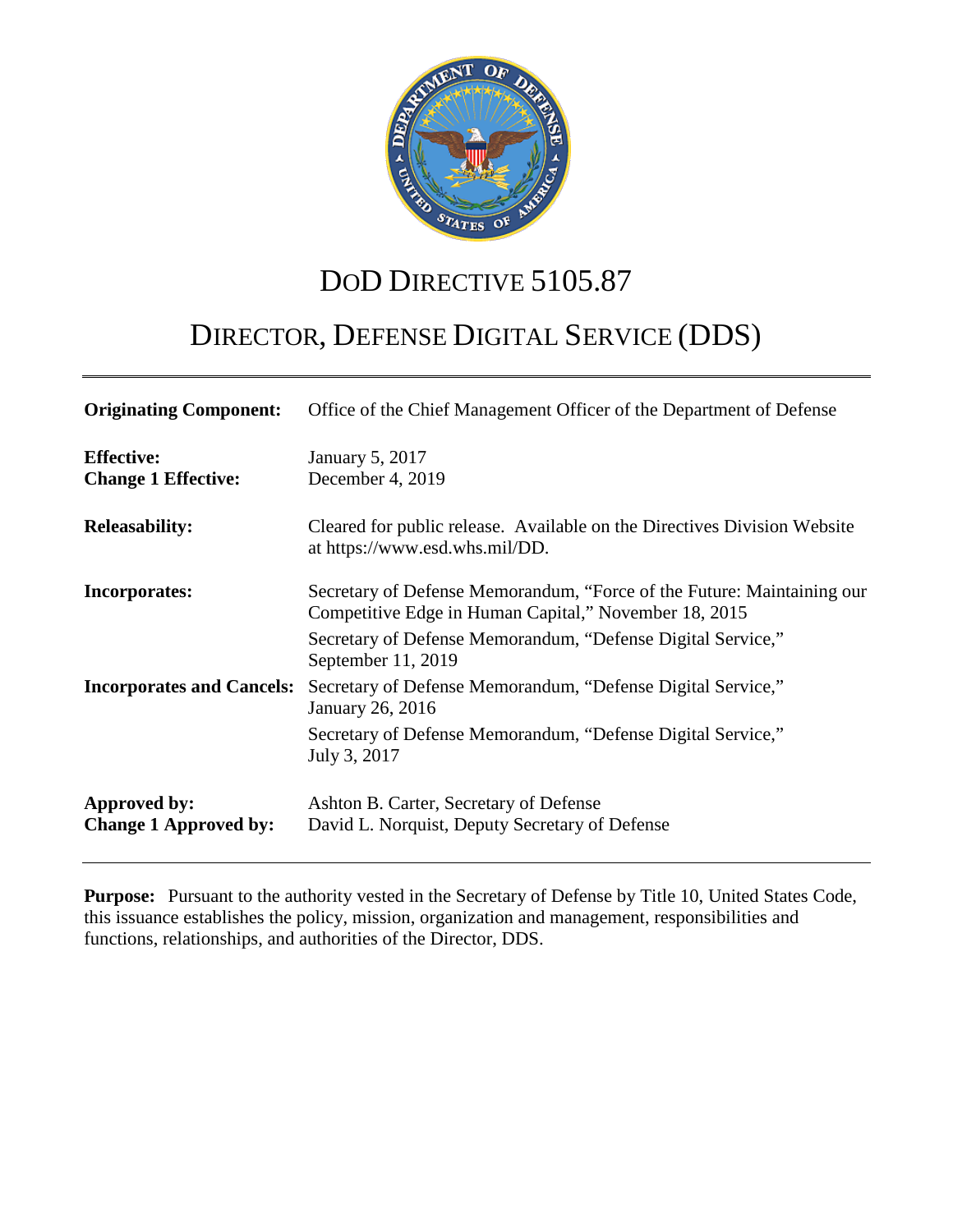## **TABLE OF CONTENTS**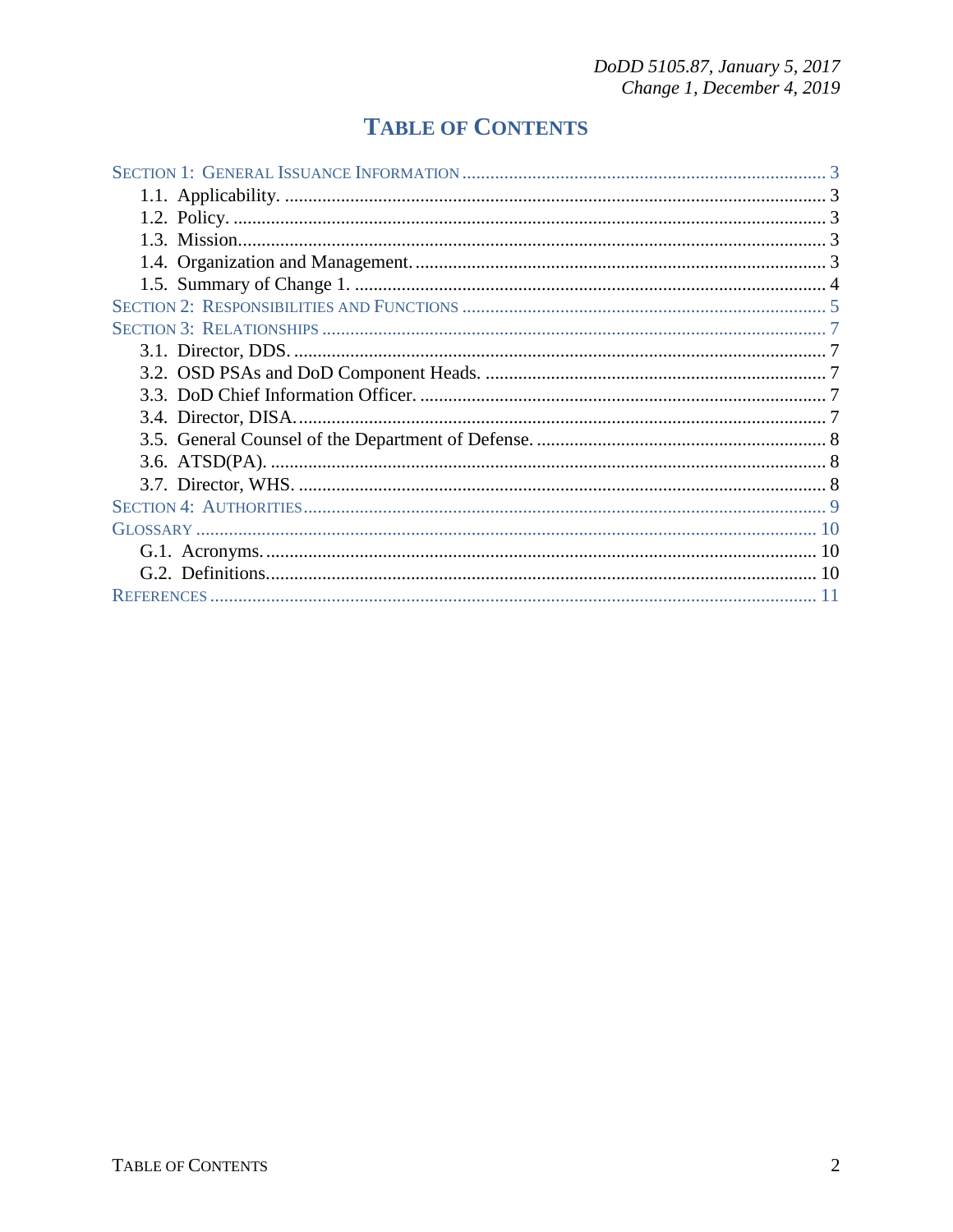## **SECTION 1: GENERAL ISSUANCE INFORMATION**

<span id="page-2-1"></span><span id="page-2-0"></span>**1.1. APPLICABILITY.** This issuance applies to the OSD, the Military Departments, the Office of the Chairman of the Joint Chiefs of Staff and the Joint Staff, the Combatant Commands, the Office of the Inspector General of the Department of Defense, the Defense Agencies, the DoD Field Activities, and all other organizational entities within the DoD (referred to collectively in this issuance as the "DoD Components").

#### <span id="page-2-2"></span>**1.2. POLICY.** It is DoD policy that:

a. Given the imperative for advancing capabilities critical to the well-being of the Service members, civilian employees, and mission support of core operations, the Department will:

(1) Adopt modern software development strategies and practices for how the Department builds and deploys technology and digital services to achieve the maximum effect on critical systems and programs.

(2) Build and commit to a talent strategy that attracts, recruits, compensates, and retains expertise in technology, strategy, business, and management in order to import world-class digital services into the Department for application to issues of national significance.

b. Nothing in this issuance should be construed as detracting from the duties and responsibilities of the OSD Principal Staff Assistants (PSAs) and the DoD Component heads. The Director, DDS, will coordinate with those OSD PSAs whose responsibilities and authorities are affected by proposed actions of the DDS.

#### <span id="page-2-3"></span>**1.3. MISSION.** The DDS:

a. Serves as an organization composed of commercially experienced software developers, software designers, product managers*,* and problem solvers within DoD. DDS works on specific projects or programs in support of the DoD in a "hands-on" way to materially improve digital services.

b. Drives game-changing evolution in the way DoD builds, buys, and deploys digital services and supporting technologies.

c. Brings the best-in-class private sector practices, talent, and technology to transform the way digital services are delivered within the DoD.

#### <span id="page-2-4"></span>**1.4. ORGANIZATION AND MANAGEMENT.**

a. DDS will be managed by a Director.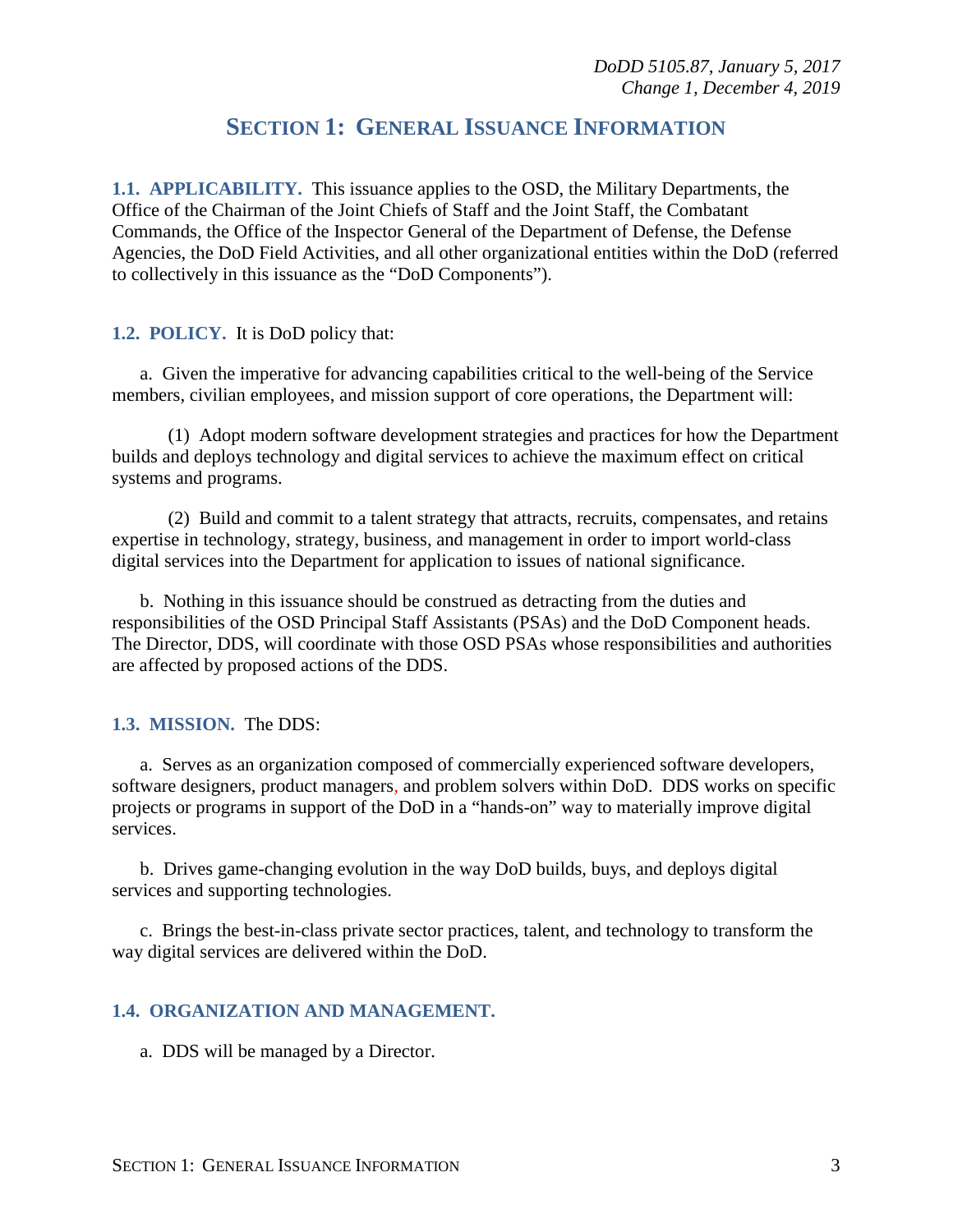b. The Director, DDS, directly reports to the Immediate Office of the Secretary of Defense and the Deputy Secretary of Defense.

c. The Director is selected by the Secretary of Defense.

d. The Director will exercise supervisory authority over the Deputy Director, DDS, and assigned personnel and provide oversight of all assigned resources.

e. For organizational- and administrative-support purposes, DDS is organizationally aligned within Washington Headquarters Services (WHS) and is a WHS-serviced office.

#### <span id="page-3-0"></span>**1.5. SUMMARY OF CHANGE 1.** This change:

a. Adds responsibilities for the Director, Defense Information Systems Agency (DISA).

b. Removes the requirements to consult or communicate with the Administrator, United States Digital Service.

c. Clarifies and consolidates the role of WHS support to DDS.

d. Updates Section 2 to include development, security, and operations (DevSecOps).

e. Modifies the waiver process on OSD PSAs and DoD Component head denials to DDS access requests.

f. Updates the reporting structure for DDS.

g. Incorporates guidance in accordance with the September 11, 2019 Secretary of Defense Memorandum and the United States Digital Government Strategy; DoD Digital Modernization Strategy; and DoD Enterprise DevSecOps Reference Design.

h. Updates references and organizational titles for currency and accuracy.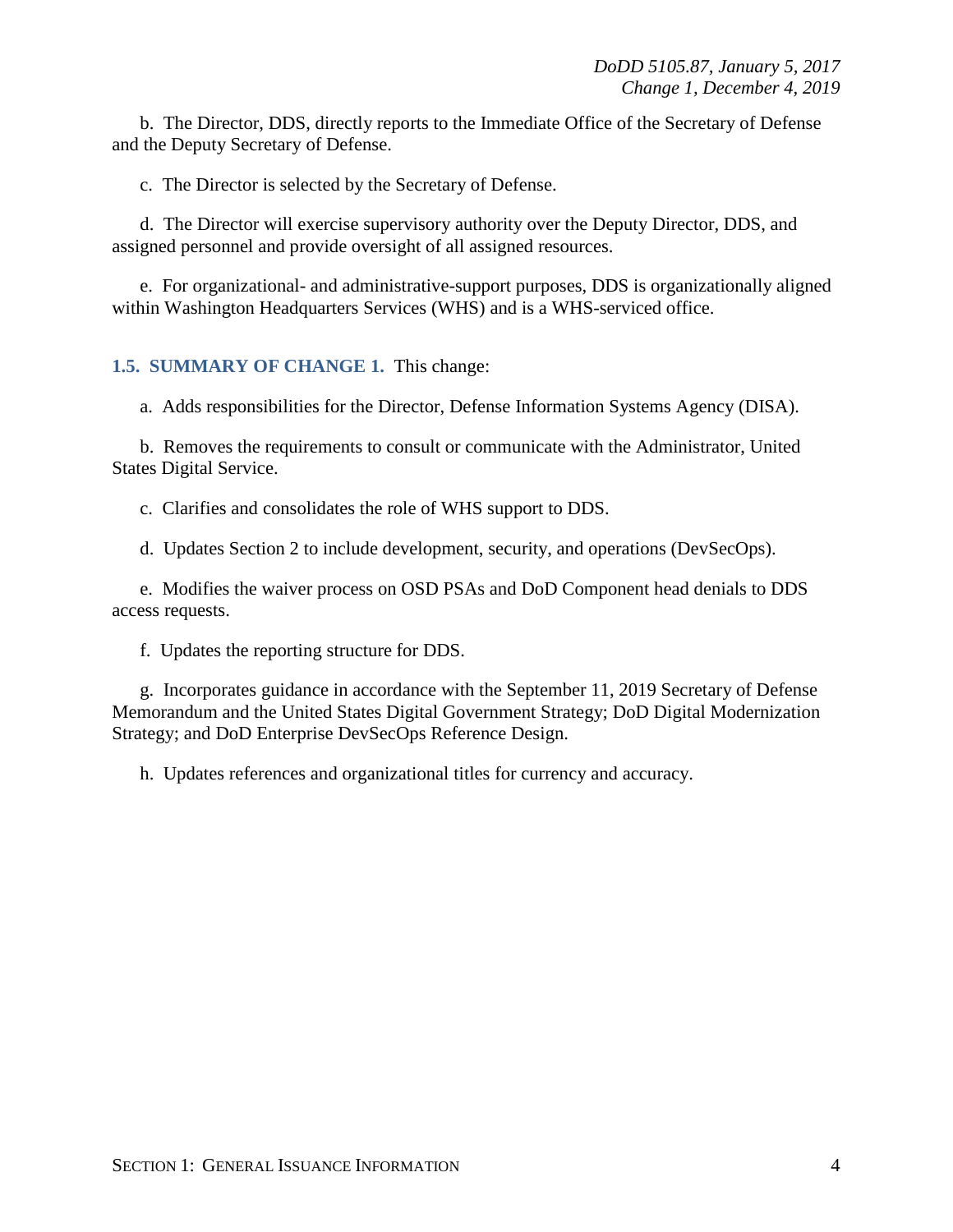## **SECTION 2: RESPONSIBILITIES AND FUNCTIONS**

<span id="page-4-0"></span>**DIRECTOR, DDS.** The Director, DDS:

a. Plans and conducts pioneering and innovative work to deliver improved digital services to the DoD using knowledge of the latest practices in software development, consumer internet technologies, and technology management approaches by:

(1) Supporting adoption of best-in-class software practices, including agile development methodologies and open-source practices for the development and deployment of new and existing digital services. Activities will include advocacy of modern software development tools and practices, such as DevSecOps.

(2) Utilizing the most effective means for improving digital services based upon quantitative and qualitative assessments of user needs.

(3) Deploying top talent, in a variety of skillsets spanning technology, strategy, business, and management to support redesign of DoD's digital services.

(4) Initiating programs to identify and evaluate cyber security vulnerabilities and deficiencies in DoD digital services and making recommendations on the departmental prioritization of DoD Red Teams and technical resources to the Secretary of Defense and Deputy Secretary of Defense, the OSD PSAs, and DoD Component heads, as appropriate.

b. Identifies and evaluates, in consultation with DoD stakeholders, those projects with the promise and potential to improve DoD digital services.

c. After consultation with respective OSD PSAs and DoD Component head stakeholders, and in coordination with the Secretary of Defense or the Deputy Secretary of Defense, selects projects for execution based on project impact, consistent with the United States Digital Government Strategy, the United States Digital Service Digital Services Playbook, and the DoD Digital Modernization Strategy, when applicable.

d. Identifies, develops, and builds support and tools (technical and policy) for implementing a common customer user experience and brand for digital services across the DoD.

e. Oversees DDS operations, including all DDS personnel and projects, consistent with applicable laws and regulations. Decides on:

(1) The selection of personnel hired by, assigned, or detailed to DDS, in full-time and part-time positions, term appointments, and advisory roles. On matters of standards of conduct and post-employment restrictions, ensures, in coordination with the Office of the General Counsel of the Department of Defense, that DDS personnel, as appropriate, are cognizant of applicable laws and regulations.

(2) All projects undertaken by DDS, in consultation with the OSD PSAs and DoD Component heads, as appropriate.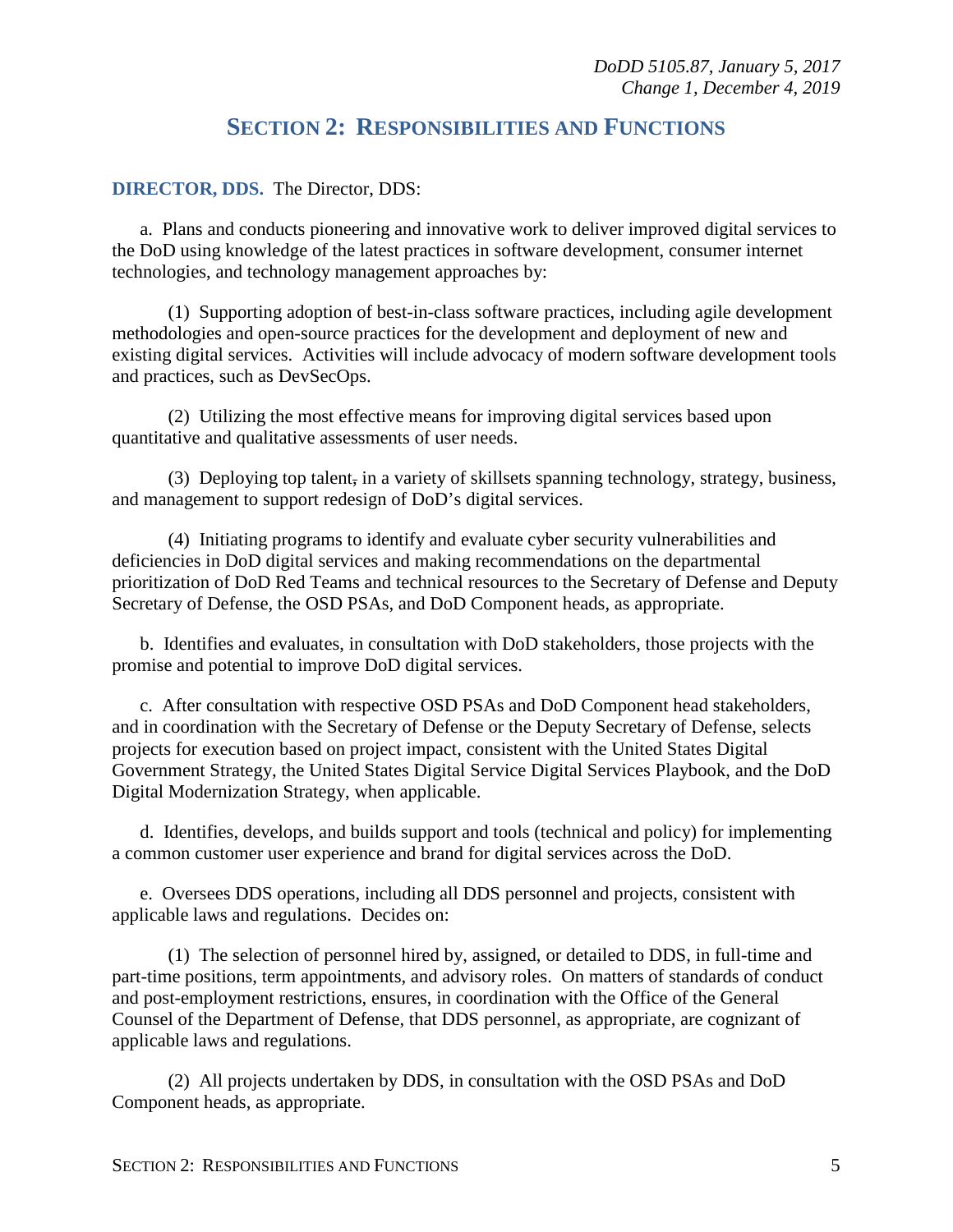f. Supports execution of acquisition undertaken to further the DDS mission.

g. Recommends revisions to policy that will improve DoD digital services.

h. Conducts regular, or as needed or requested, progress and planning updates with the Secretary of Defense or the Deputy Secretary of Defense to review and provides status on all hiring activities of the DDS and project schedules, prioritization, and results.

i. Conducts regular progress reviews with DoD stakeholders and program managers for those projects identified for support by DDS.

j. Manages DDS media and social media, in coordination with the Assistant to the Secretary of Defense for Public Affairs (ATSD(PA)).

k. Attends Secretary of Defense staff meetings, as appropriate, to stay informed of emerging Secretary of Defense requirements and provides advice and perspectives on ongoing and prospective technology policy and digital services initiatives.

l. Attends, as an observer, all formally noticed meetings of the Defense Innovation Board and other advisory boards, as appropriate. Participates in other relevant DoD forums, as necessary.

m. Carries out guidance in the September 11, 2019 Secretary of Defense Memorandum.

n. Performs other duties as assigned by the Secretary of Defense or the Deputy Secretary of Defense.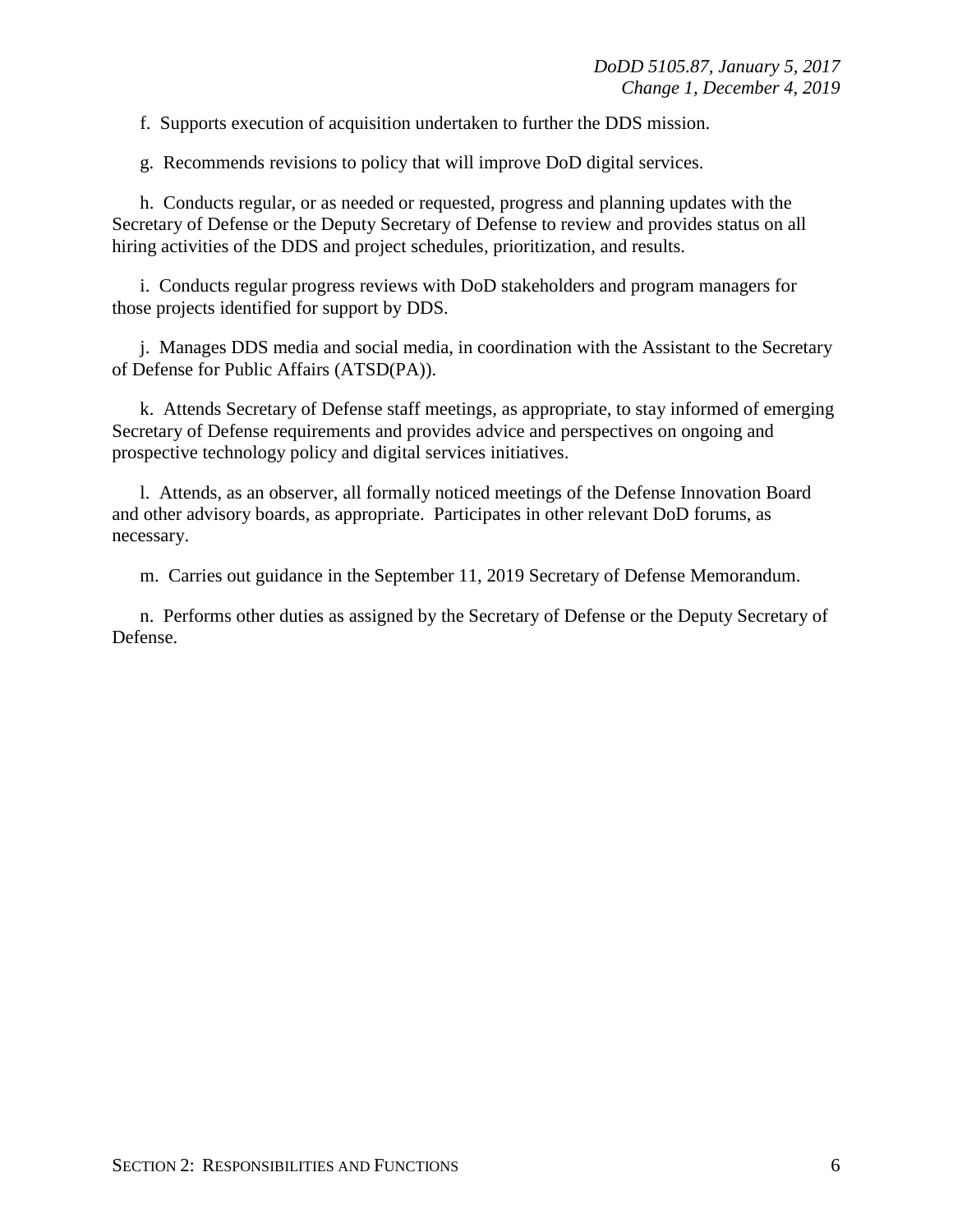### **SECTION 3: RELATIONSHIPS**

<span id="page-6-1"></span><span id="page-6-0"></span>**3.1. DIRECTOR, DDS.** Under the authority, direction, and control of the Secretary of Defense, and in performing assigned responsibilities and functions, the Director, DDS:

a. Reports to the Immediate Office of the Secretary of Defense and the Deputy Secretary of Defense.

b. Exercises authority, direction, and control over:

(1) Subordinate personnel assigned to, or under the control of, the DDS.

(2) Other assigned resources.

c. Coordinates and exchanges information with OSD officials, the DoD Component heads, and federal officials with collateral or related responsibilities and functions.

<span id="page-6-2"></span>**3.2. OSD PSAS AND DOD COMPONENT HEADS.** OSD PSAs and the DoD Component heads:

a. Coordinate with the DDS on matters under their purview related to the responsibilities and functions assigned in this issuance.

b. Provide access to information and Information Technology systems, as determined by the Director, DDS, consistent with applicable security requirements and any statutory restrictions.

c. Ensure that all selected projects, to the extent permitted by law, proceed without delay. OSD PSAs or DoD Component heads will comply with waiver-request procedures from DDS, in accordance with Paragraph 4.g.

<span id="page-6-3"></span>**3.3. DOD CHIEF INFORMATION OFFICER.** In addition to the responsibilities in Paragraph 3.2. and pursuant to DoD Directive 5144.02, the DoD Chief Information Officer provides technical advice on selected DDS projects as requested by the Director, DDS.

<span id="page-6-4"></span>**3.4. DIRECTOR, DISA.** Under the authority, direction, and control of the DoD Chief Information Officer, in addition to the responsibilities in Paragraph 3.2., and pursuant to DoD Directive 5105.19, the Director, DISA:

a. Ensures that information technology services are provided to support DDS, when requested by the Director, DDS.

b. Consults with the Director, DDS, on ways to rapidly adapt innovation or modify existing DISA policies to enable modern software development tools and practices, such as DevSecOps, within the DoD.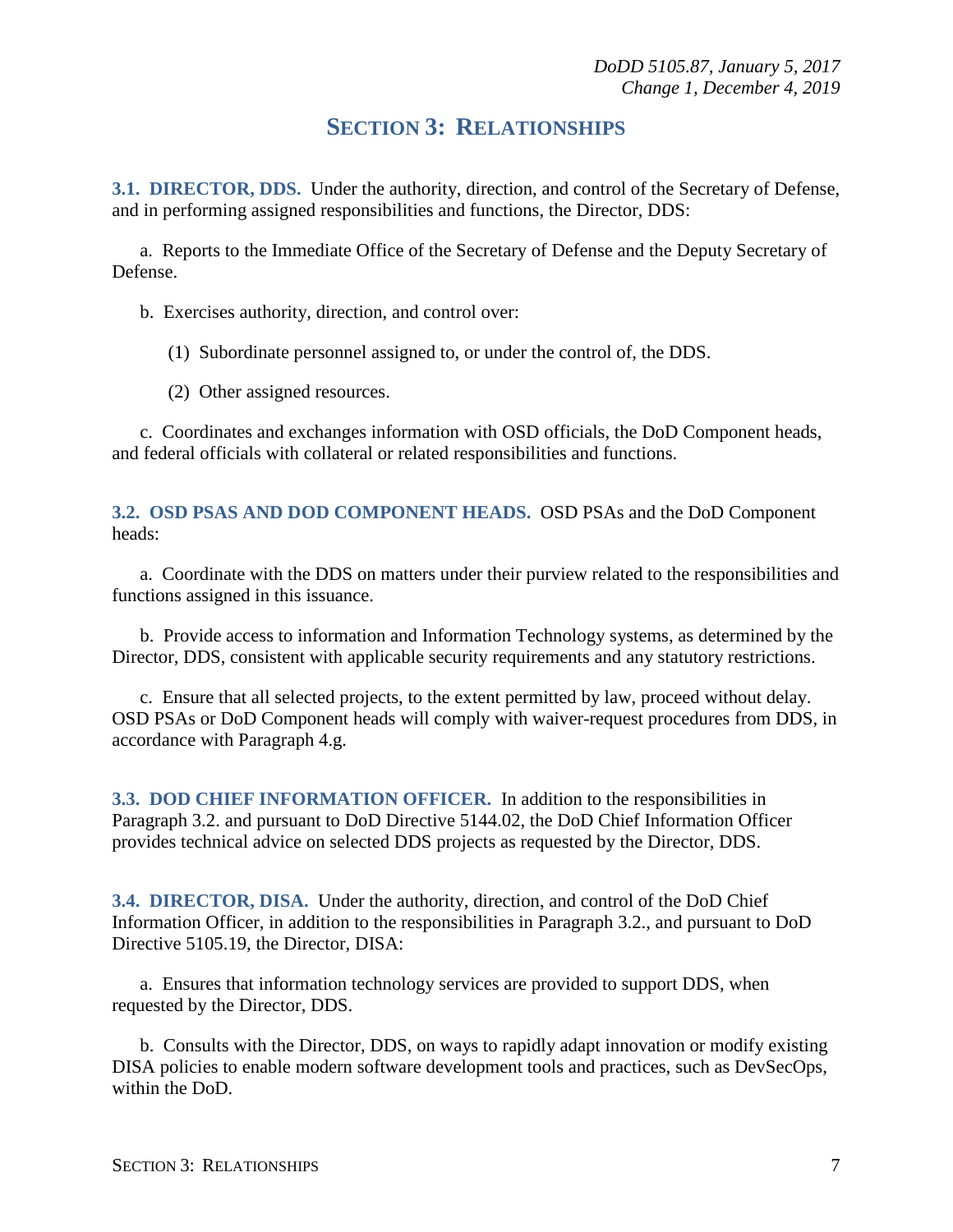<span id="page-7-0"></span>**3.5. GENERAL COUNSEL OF THE DEPARTMENT OF DEFENSE.** In addition to the responsibilities in Paragraph 3.2., and pursuant to DoD Directives 5145.01 and 5145.04, the General Counsel of the Department of Defense selects legal counsel for the DDS and provides advice and counsel to assigned DDS personnel on all relevant issues, including, but not limited to, conflicts of interest and ethics issues.

<span id="page-7-1"></span>**3.6. ATSD(PA).** In addition to the responsibilities in Paragraph 3.2. and pursuant to DoD Directive 5122.05, the ATSD(PA) coordinates with DDS on all media and social media efforts. The ATSD(PA) is the sole authority for the release of official DoD information to news media representatives.

<span id="page-7-2"></span>**3.7. DIRECTOR, WHS.** Under the authority, direction, and control of the Chief Management Officer of the Department of Defense, the Director, WHS, in addition to the responsibilities in Paragraph 3.2., provides administrative and common support services, including manpower management, human resources, security clearance services, facilities and facilities operations, financial management, contracting, and other support in accordance with DoD Directive 5110.04 or otherwise as directed by the Secretary of Defense or the Deputy Secretary of Defense.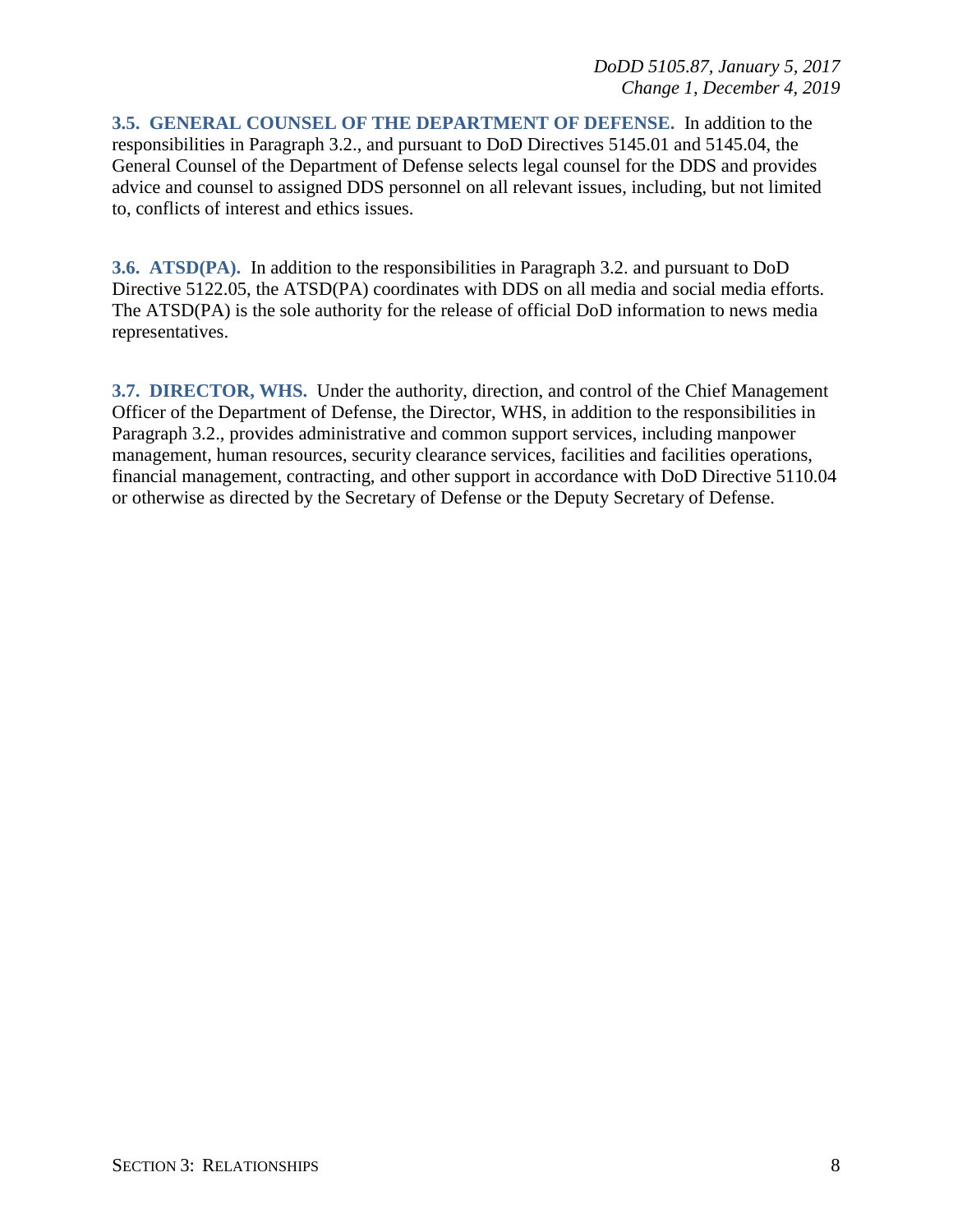#### **SECTION 4: AUTHORITIES**

<span id="page-8-0"></span>**DIRECTOR, DDS.** The Director, DDS, is delegated authority to:

a. Communicate directly with OSD PSAs and the DoD Component heads, as necessary, to perform assigned responsibilities and functions, including requests for advice and assistance. Communications to the Military Departments are transmitted through the Secretaries of the Military Departments, as otherwise provided in law, or as the Secretary of Defense directs in other DoD issuances. Communications to the Combatant Commanders will be in accordance with Paragraph 4.b.(3) of DoD Directive 5100.01.

b. Communicate with other U.S. Government officials, members of the public, and representatives of foreign governments, as appropriate in carrying out the DDS-assigned responsibilities and functions. The Director, DDS, must conduct communications with representatives of the Legislative Branch through the Office of the Assistant Secretary of Defense for Legislative Affairs, except for communications with the Defense Appropriations Committees. In those cases, the Director, DDS, will coordinate with the Office of the Under Secretary of Defense (Comptroller)/Chief Financial Officer, Department of Defense. Communications will comply with the requirements of the DoD Legislative Program.

c. Obtain reports and information, as necessary, to perform assigned responsibilities and functions, in accordance with DoD Instruction 8910.01.

d. Enter into support agreements with OSD PSAs and DoD Component heads and other federal agencies, as necessary, to perform assigned responsibilities and functions, in accordance with DoD Instruction 4000.19.

e. Use existing systems, facilities, and services of the DoD, and other federal agencies, when possible, to avoid duplication and to achieve maximum efficiency and economy.

f. Execute all necessary acquisition activities through a Military Department, DoD contract administration services component, or a federal agency, as appropriate, to further the DDS mission.

g. Request waivers to requirements of DoD regulations, directives, instructions, or other policy related to the responsibilities and functions assigned in this issuance. As specified in 3.2.c, the respective OSD PSA or DoD Component head policy proponent must adjudicate any DDS waiver request within 4 business days of receipt. The basis of denial of any DDS waiver request must be fully documented and promptly submitted by the respective OSD PSA or DoD Component head to the Secretary of Defense or Deputy Secretary of Defense for their decision.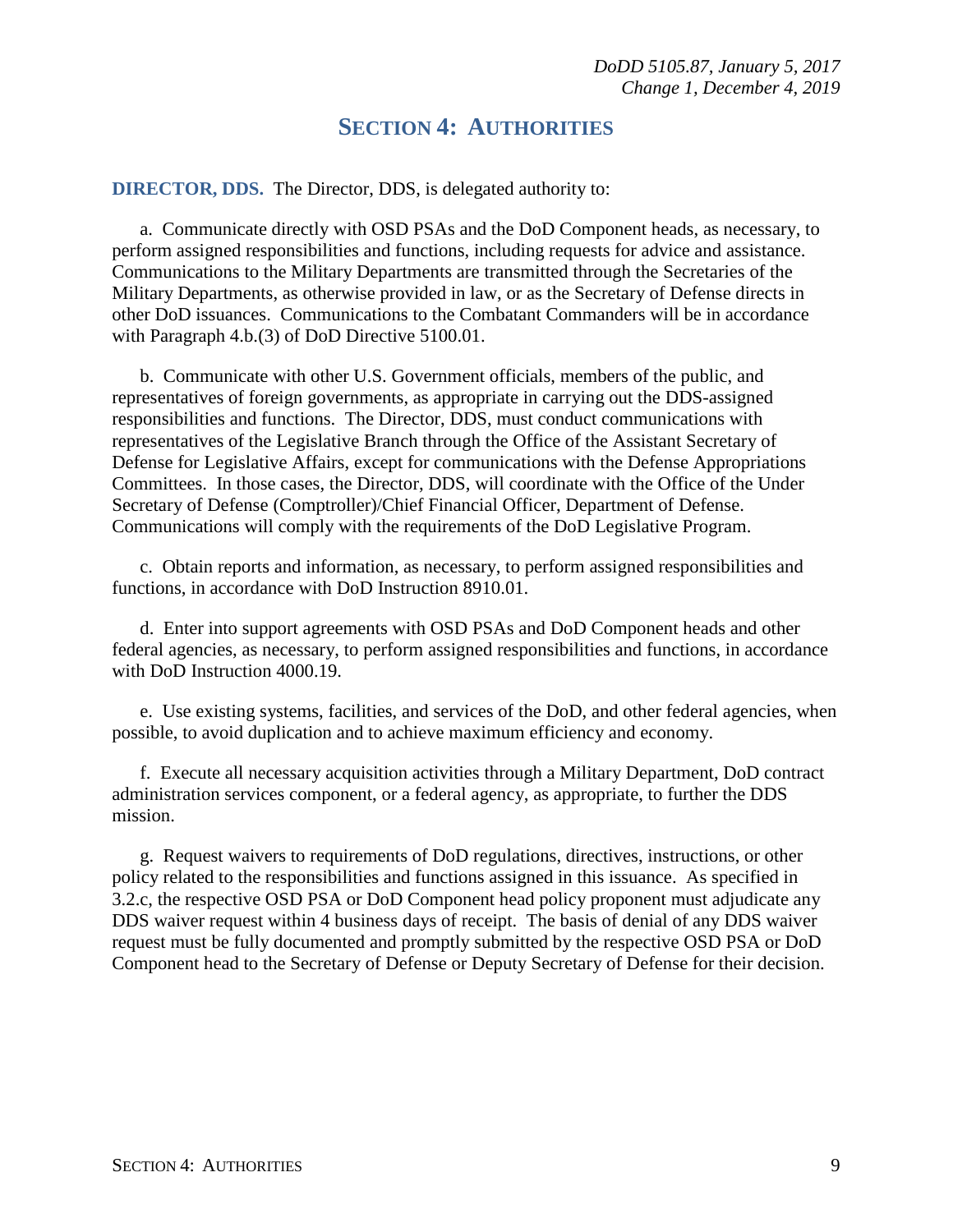## **GLOSSARY**

#### <span id="page-9-1"></span><span id="page-9-0"></span>**G.1. ACRONYMS.**

| ATSD(PA)                               | Assistant to the Secretary of Defense for Public Affairs                                               |
|----------------------------------------|--------------------------------------------------------------------------------------------------------|
| <b>DDS</b><br>DevSecOps<br><b>DISA</b> | Defense Digital Service<br>development, security, and operations<br>Defense Information Systems Agency |
| <b>PSA</b>                             | <b>Principal Staff Assistant</b>                                                                       |
| WHS                                    | <b>Washington Headquarters Services</b>                                                                |

<span id="page-9-2"></span>**G.2. DEFINITIONS.** These terms and their definitions are for the purpose of this issuance.

**DevSecOps.** Aims at unifying software DevSecOps. For more information, refer to the DoD Enterprise DevSecOps Reference Design.

**digital services.** The iterative development and delivery of digital assets (e.g., code, data, content), software (e.g., code, application programming interfaces, applications), and services (e.g., technical guidance, training, best-practices) across multiple platforms, devices, and delivery mechanisms (e.g., the cloud, web applications, mobile applications, connected devices, social media). Digital services may be delivered to internal DoD customers, external customers, or both, in accordance with the Digital Government Strategy.

**information and Information Technology systems**. The totality of contracts, technical artifacts, code, access to systems, and other documentation related to a DDS project.

**project impact.** A framework of selection criteria used to guide the evaluation of prospective digital service projects in order to achieve optimal institutional effect(s). The major factors include: alignment with DoD priority goals; broad application and value to the Department; and realization of efficiency improvements, including cost reductions, improved timeliness, or enhanced performance of activities.